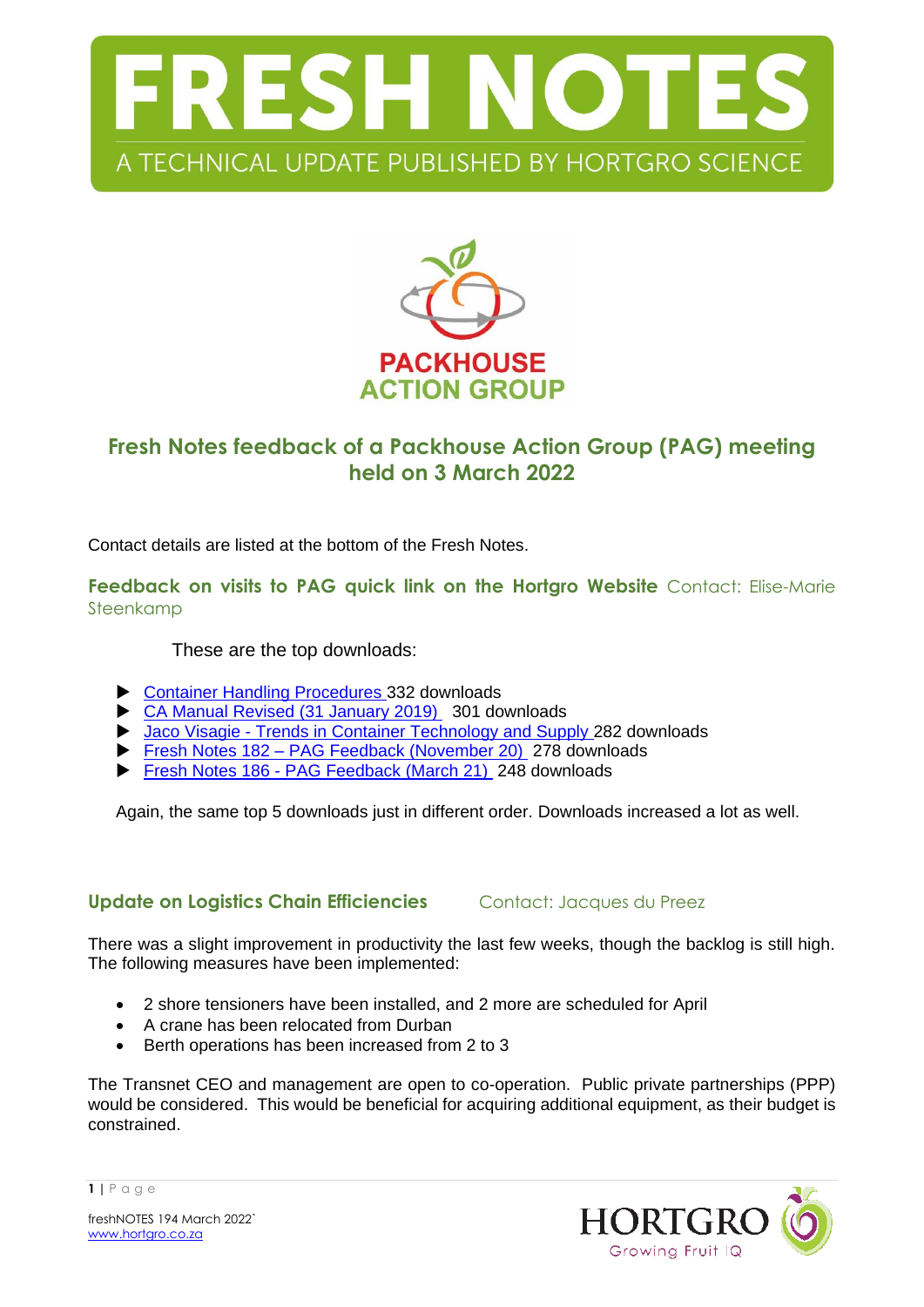

While the stack occupancy is still high, they are working at reducing the backlog. The prospect of less windy conditions would assist this. Peak deciduous volumes have now passed, though volumes would increase with the arrival of citrus.

It was noted that temperature is not managed well in the docks as the coupling of containers took too long. J du Preez requested that exporters supply him with this information.

### **Alternatives to SOPP** Contact: Jacques du Preez

It was reported that several pallet manufacturers were not aware of the unsuitability of SOPP contamination in fruit exports. Please check with your supplier.

### **Plastics Strategy** Contact: Dr Malcolm Dodd / Bryce McIntyre

There is a move to require PLU stickers on fruit to be compostable. France requires that no plastic be used on packages less than 1,5kg. UK would be implementing a regulation on 1 April that packaging weight and recycling percentage, not less than 30%, should be indicated on the bill of lading.

A plastics meeting is scheduled for 25 March.

### **Environmental Producer Responsibility (EPR)** Contact: Bryce McIntyre

It was reported that the SA EPR of 5 November 2021 required that levies be charged to packaging service providers. An input/output tax rebate system operated where levies could be reclaimed once the fruit is exported.

Members were unhappy that these levies were just passed on to the clients. They recommended that there should be some negotiation regarding the sharing of these costs.

### **Fire Risk Project** Contact: Koos Bouwer

A mechanical engineer, Pierre Goosen, specialising in fire protection, has been appointed to manage the project. He will be attending a seminar on fire protection insurance for cold rooms. He would like to interview packhouses, and the Chairman appealed to packhouses to make time available for this, and to volunteer participation on this project.



freshNOTES 194 March 2022` [www.hortgro.co.za](http://www.hortgro.co.za/)

**2 |** P a g e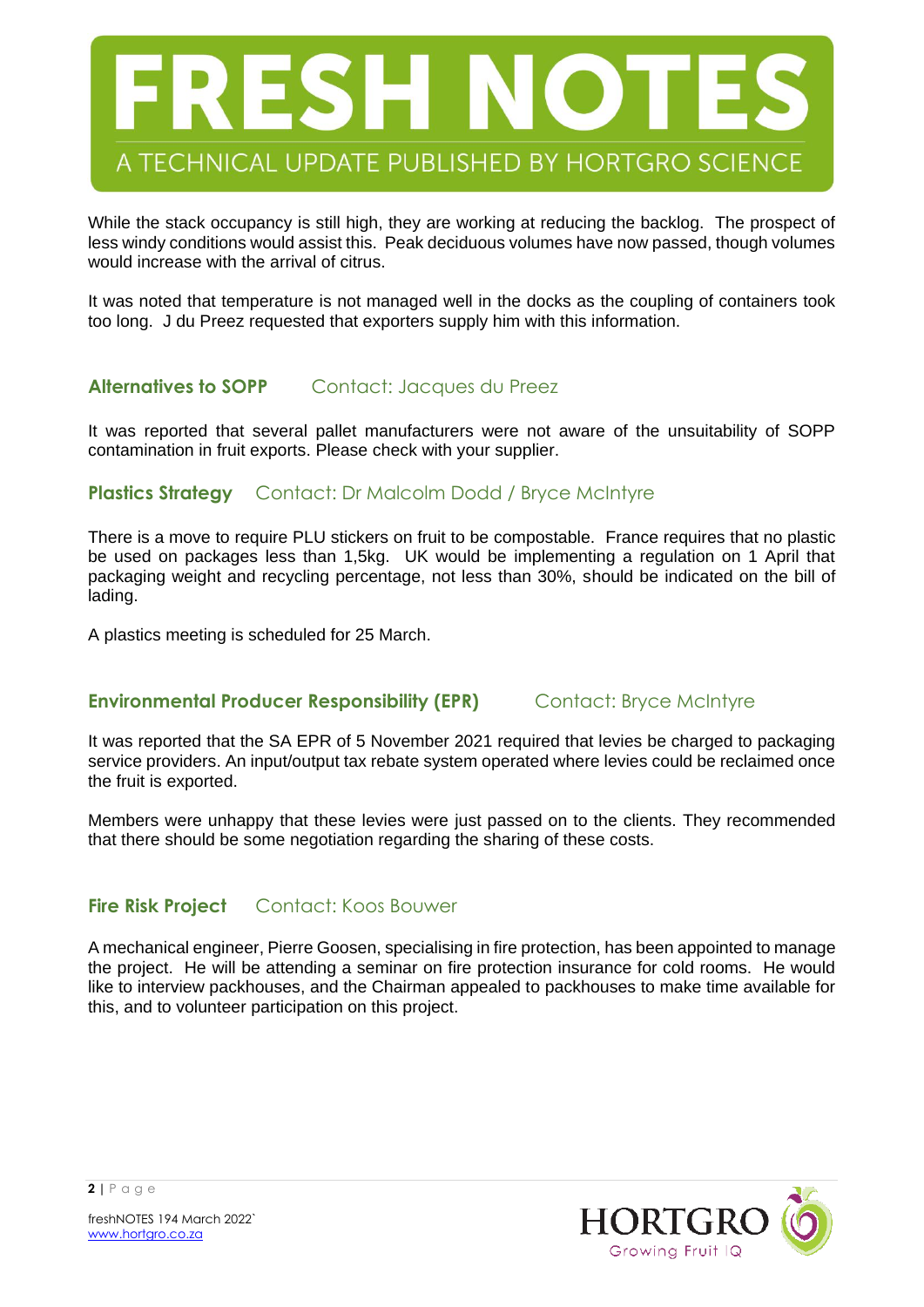

## Packhouse Water and Energy Benchmarking Projects Contact: E Vienings

The project reports can be downloaded from the Hortgro PAG feedback web page.



Overall pome fruit packhouse water use benchmarks for January to December 2020

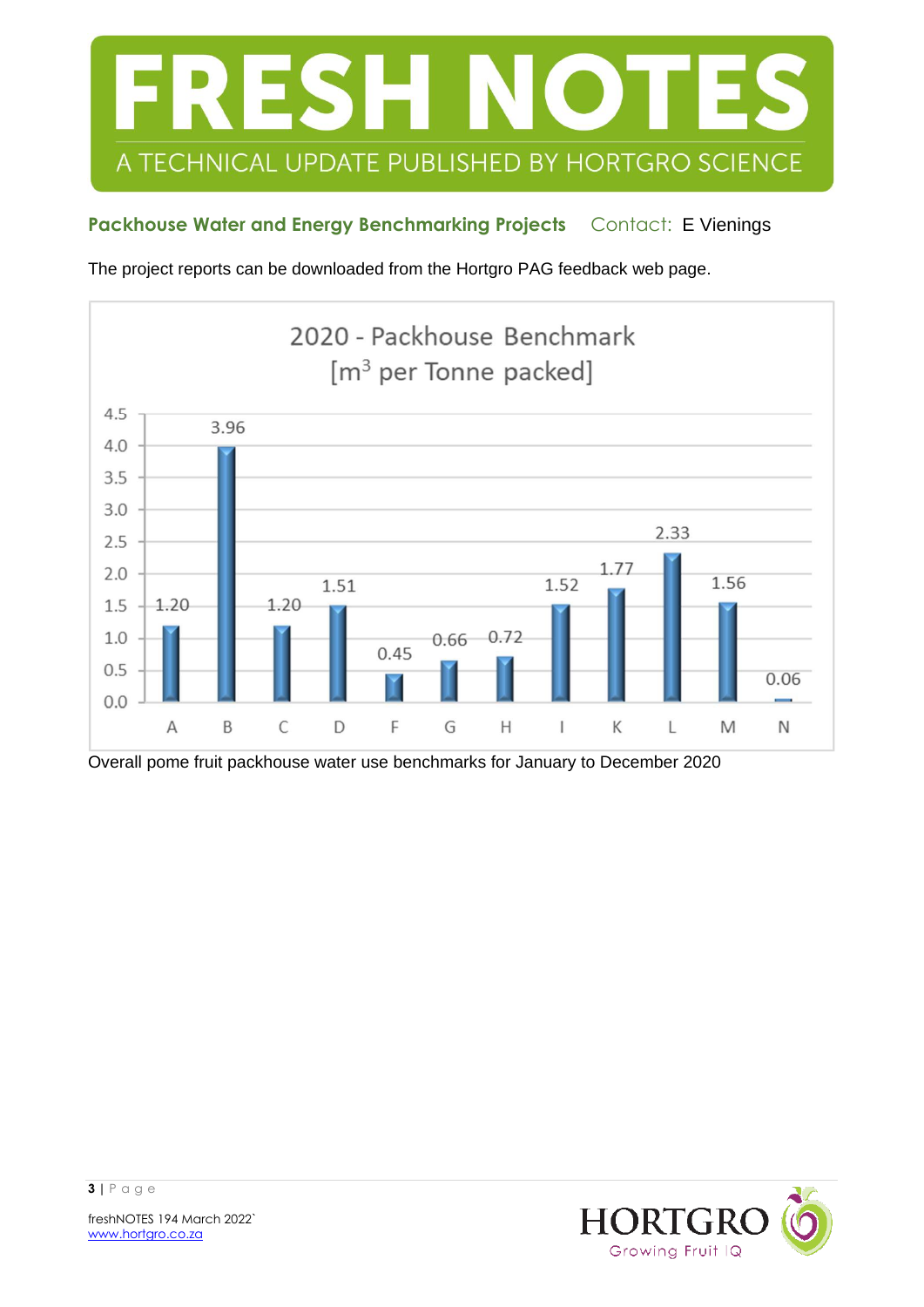



Overall electricity benchmarks

## **CA Engineering Meeting:** Contact: Richard Hurndall / Henk Ryke

A CA engineering webinar is scheduled for 24 May 2022.

## **Market Access Feedback** Contact: Jacques du Preez / Lindi Benic

### Mexico

Hortgro is awaiting feedback from DALRRD regarding the format of inspection.

### Taiwan

Hortgro is awaiting feedback from DALRRD regarding the appropriate orchard and packhouse lists.

### **India**

Hortgro is awaiting feedback from India regarding in-transit steri. The process is being stalled by the Indian Department of Commerce.





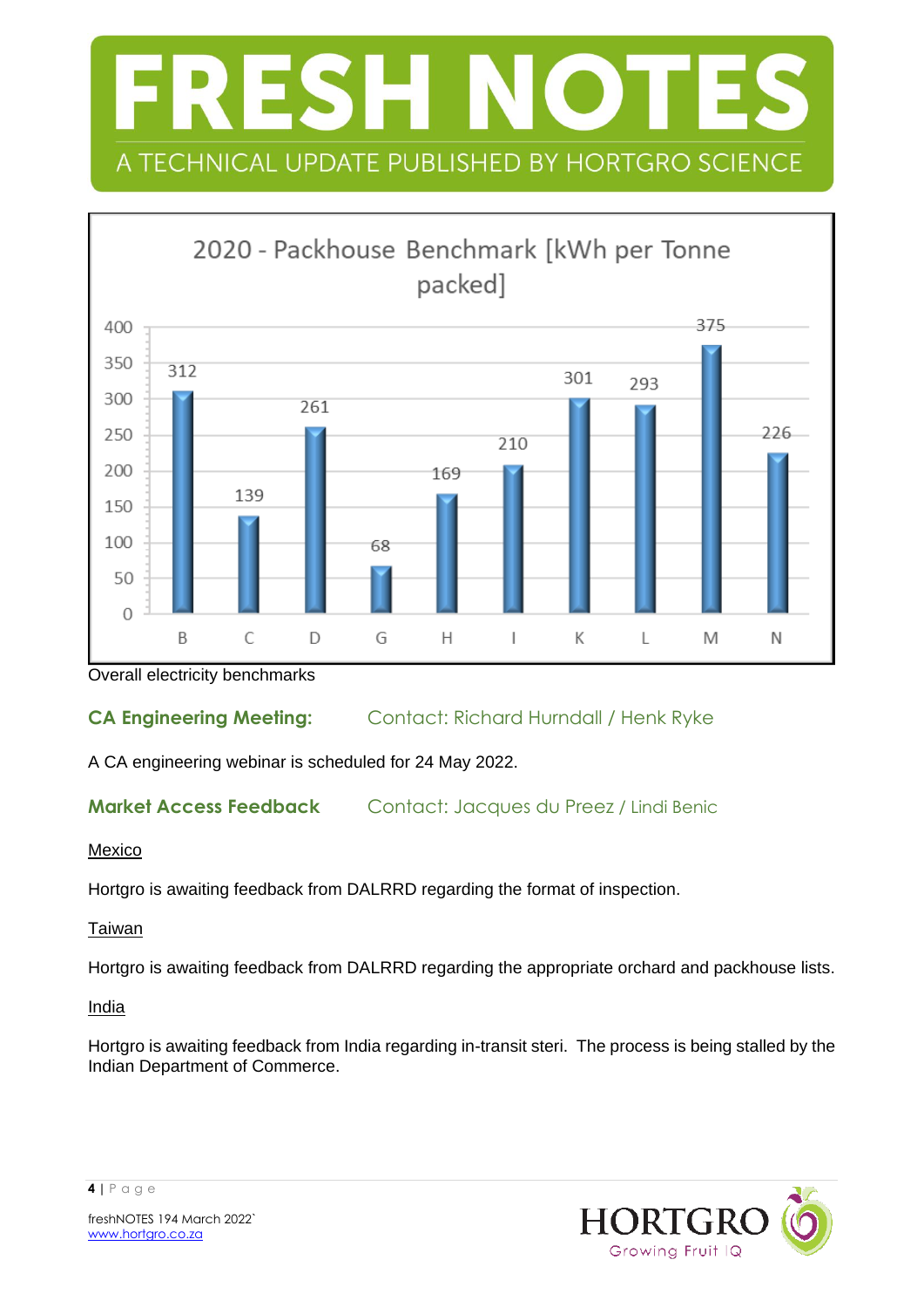

#### China

China has received our pear producer/packhouse lists. They must still sign off their inspection method requirement. This could be video inspection.

#### Thailand

No new information.

#### Cameroon

Cameroon requires an MRL and lead sample MRL per PUC. In addition, inspection service providers are required to provide a certificate of conformity to guarantee quality.

#### Saudi Arabia

They require the cultivar to be listed in Arabic.

#### **PAG Disciplines and Coordinators**

Please contact the relevant person if you have any queries regarding the PAG.

**Chairman – Koos Bouwer (**[bouweb@orangenet.co.za\)](mailto:bouweb@orangenet.co.za)

**Engineering – Henk Ryke** [\(henk@tad.co.za\)](mailto:henk@tad.co.za), **Koos Bouwer (**[bouweb@orangenet.co.za\)](mailto:bouweb@orangenet.co.za)

**Packaging – Dr Malcolm Dodd (**[malcolm@alaceraer.co.za\)](mailto:malcolm@alaceraer.co.za), **Bryce MacIntyre** (bryce.macintyre@kaapagri.co.za)

**Environmental Footprint – Eddie Vienings** (eddie@bluenorth.co.za) **/ Hugh Campbell** [\(hugh@hortgro.co.za\)](mailto:hugh@hortgro.co.za)

**Packhouse Large – Dawid Malan** (dawid@tad.co.za) **/ Francois Malan** (francois.malan@cfg.co.za) **/ Willem Coetzee** [\(willem@dutoit.com\)](mailto:willem@dutoit.com) **Packhouse Small – Hendrik Claassen** [\(hendrik@bellafrutta.co.za\)](mailto:hendrik@bellafrutta.co.za), Vacancy

**Post-Harvest Quality – Dr Elke Crouch** [\(elke@sun.ac.za\)](mailto:elke@sun.ac.za), **Henk Griessel** [\(henkg@tru](mailto:henkg@tru-cape.co.za)[cape.co.za\)](mailto:henkg@tru-cape.co.za), **Jaco Moelich** (jaco.moelich@fruitways.co.za)

**Logistics – Johan Strydom** (pslog@mweb.co.za) **/ Andy Connell (**andy@abarc.co.za)

**Communication Strategy – Richard Hurndall** (hurndallr@gmail.com) **/ Koos Bouwer (**[bouweb@orangenet.co.za\)](mailto:bouweb@orangenet.co.za) / **Elise-Marie Steenkamp** [\(elise-marie@hortgro.co.za\)](mailto:elise-marie@hortgro.co.za)